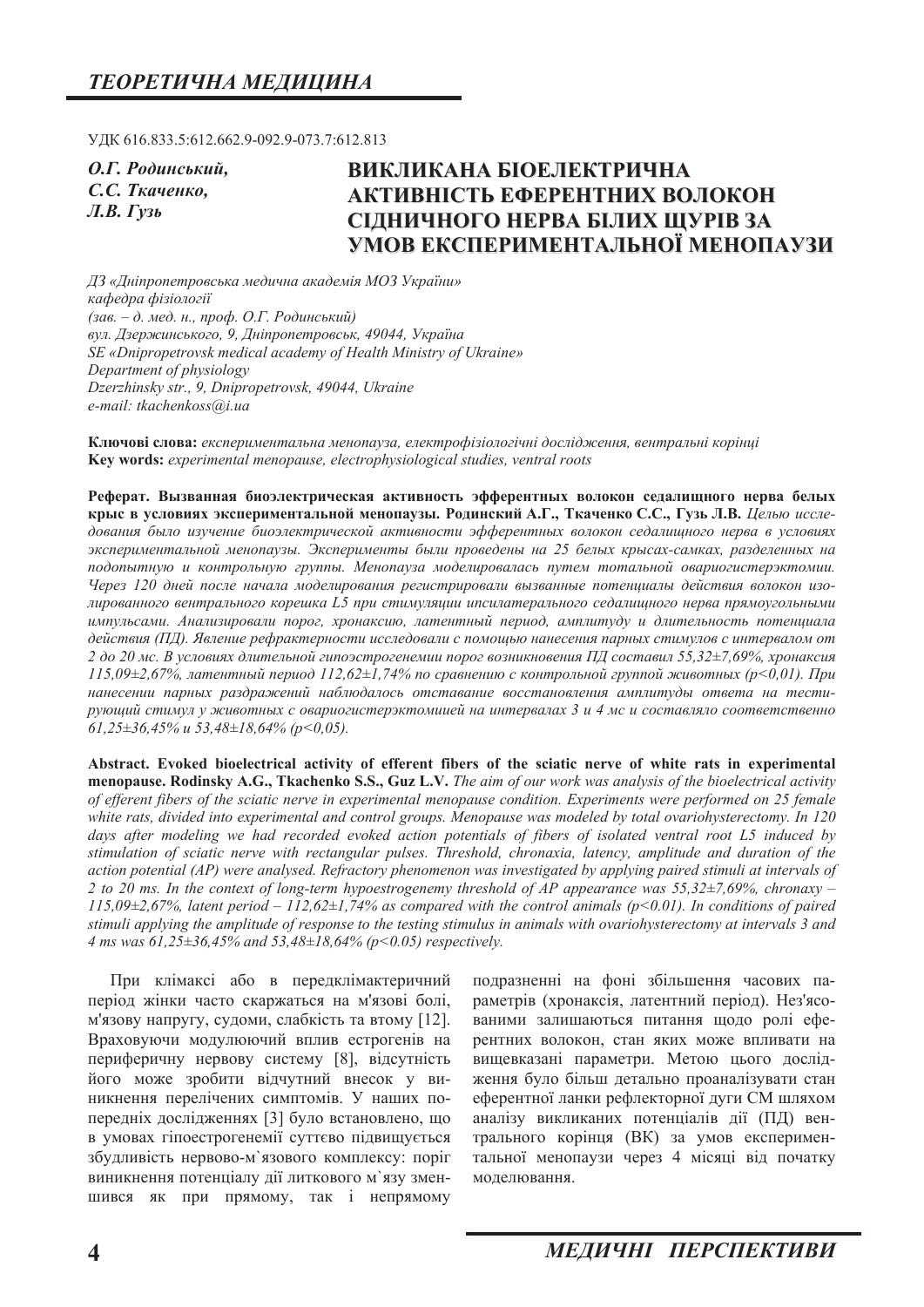#### МАТЕРІАЛИ ТА МЕТОДИ ЇХ ДОСЛІДЖЕНЬ

Експерименти були проведені на 25 білих статевозрілих щурах-самицях лінії Вістар вагою 200-250 г, яких було розділено на 2 групи (11 інтактних тварини та 14 тварин з експериментальною менопаузою). Менопауза була модельована шляхом тотальної оваріогістеректомії [3]. Тваринам контрольної групи виконували серединну лапаротомію без видалення матки та яєчників лля виключення впливу постопераційного стресу на результати дослідження. Обидві групи тварин утримувалися у стандартних умовах віварію (t° 22±2°С, світлий/темний цикл -  $12/12$  год.) на стандартній дієті протягом 120 діб, після чого тварин брали в гострий експеримент [5]. Під тіопенталовим наркозом (50 мг/кг) проводили розтин м'яких тканин та ламінектомію, скляним гачком розтинали тверду мозкову оболонку, виділяли вентральний корінець (ВК) сегмента L, спинного мозку (СМ) та перетинали його біля місця входу в СМ. Сідничний нерв виділяли на стегні та перев'язували біля входу в м'яз. Відведення викликаної активності проводили від проксимальної ділянки ВК при стимуляції іпсилатерального сідничного нерва імпульсами тривалістю 0,3 мс та силою від 1 до 5 порогів (П). Подальше збільшення інтенсивності подразнення не викликало підвищення амплітуди відповіді. Аналізували такі параметри ПД ВК: поріг, хронаксія, латентний період (ЛП), амплітуда та тривалість ПД. Аналіз динаміки збудливості проводили

шляхом нанесення на сідничний нерв стимулів зростаючої інтенсивності (від 1,1 П до 2 П), а також досліджували явище рефрактерності за допомогою нанесення парних стимулів з інтервалом від 2 до 20 мс [1]. Дослідження проводили за допомогою стандартної електрофізіологічної апаратури (електростимулятор ЕСУ-2, підсилювач УБП 2-03, аналого-цифровий перетворювач з ресстрацією на комп'ютер). Обробку отриманих даних проводили за допомогою стандартних методів варіаційної статистики. Достовірність даних оцінювали за допомогою методів параметричної (критерій Стьюдента) та непараметричної статистики (критерій Манна-Уітні). Зміни визнавали статистично достовірними при р<0,05. Всі експериментальні процедури були виконані відповідно до Європейської директиви Ради співтовариств від 24 листопада 1986 р. (86/609/ЕЕС), евтаназію здійснювали за допомогою введення летальної дози тіопенталу натрію.

### РЕЗУЛЬТАТИ ТА ЇХ ОБГОВОРЕННЯ

Аналіз порогу виникнення сумарного ПД волокон ВК показав, що у тварин з експериметальною менопаузою спостерігається його зниження майже в 2 рази і становить 55,32±7,69% порівняно з контрольною групою тварин (p<0,01), параметри якої в цьому та подальших дослідах прийняті за 100% (рис. 1). Хронаксія ПД ВК порівняно з інтактними щурами збільшилася на 15,09 $\pm$ 2,67% (р<0,01) (рис. 1).



Рис. 1. Зміна параметрів збудливості еферентних волокон сідничного нерва  $(I - n$ оріг,  $II - x$ ронаксія,  $III - x$ атентний період) за умов експериментальної менопаузи, порівняно з інтактною групою (взято за 100%). 1-інтактні тварини, 2-тварини з експериментальною менопаузою. \*\* p<0,01 - достовірність порівняно з контролем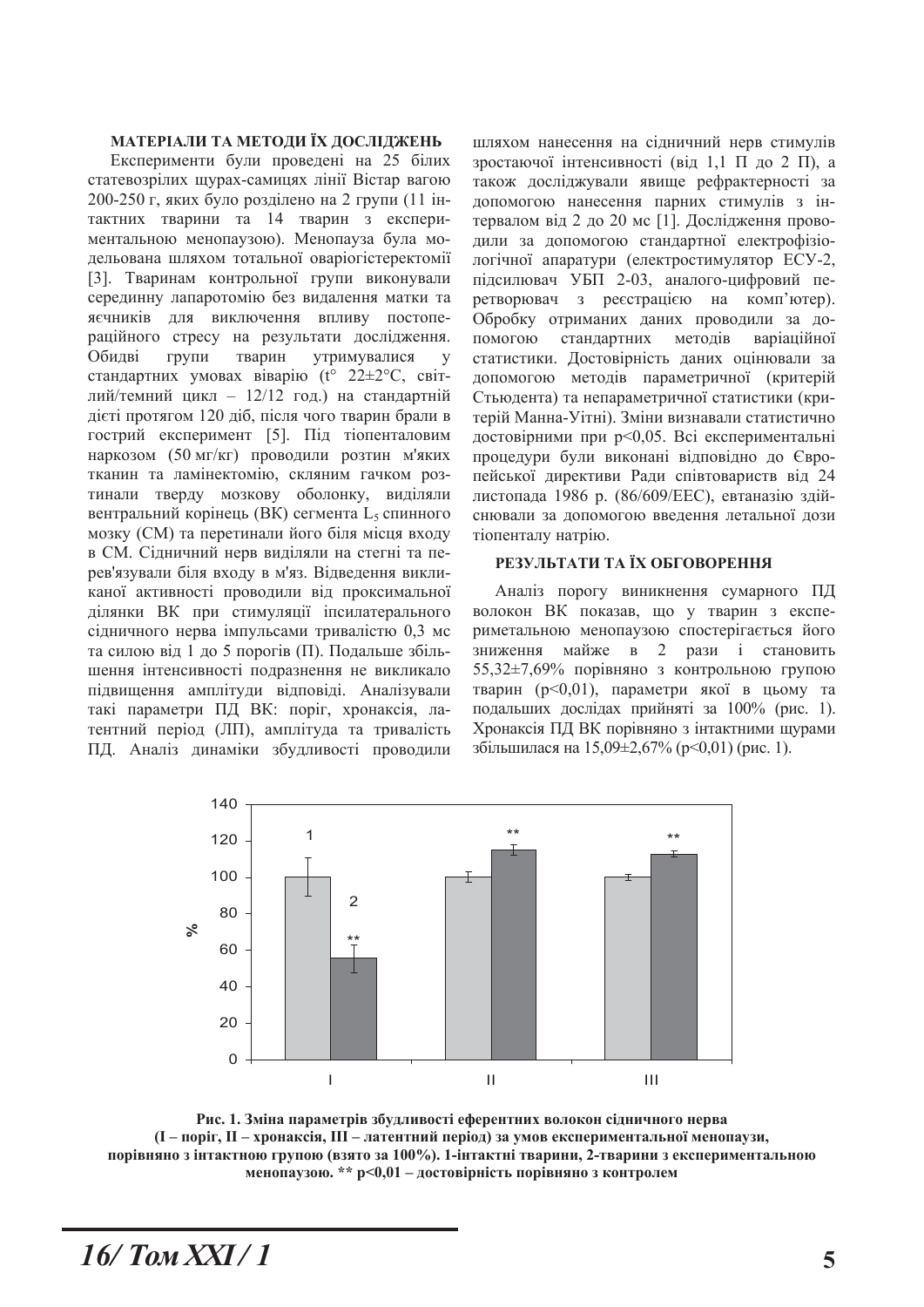За умов дефіциту естрогенів латентний період ПД ДК при нанесенні супрамаксимальної стимуляції (5П) збільшився на  $12,62 \pm 1,74\%$ ,

(p<0,01). Загальна тривалість та амплітуда ПД ДК при гіпоестрогенемії не відрізнялись від параметрів інтактної групи щурів (рис. 2).



Рис. 2. Зміна параметрів потенціалу дії еферентних волокон сідничного нерва  $(I - \text{aml}$ **літуда, II** – тривалість) за умов експериментальної менопаузи, порівняно з інтактною групою (взято за 100%). 1-**інтактні тварини, 2-тварини з експериментально**ю менопаузою

При аналізі динаміки відновлення амплітуди другого ПД при нанесенні парних подразнень спостерігалося відставання відновлення амплітуди відповіді на другий стимул у тварин з оваріогістеректомією на інтервалах 3 та 4 мс (рис. 3, 4) та становило відповідно 61,25 $\pm$ 36,45% Ta  $53,48\pm18,64\%$  (p<0,05).

Зменшення порогу активації еферентних волокон сідничного нерва, насамперед, може бути пов'язане зі зрушенням потенціалу залежності активації натрієвих каналів таким чином, що для досягнення порогу й генерації натрієвого струму нормальної величини потрібні менші рівні деполяризації [9]. Причиною цього може бути зниження рівня кальцію у крові, а отже і в міжклітинній рідині, зумовлене дефіцитом естрогенів після оваріоектомії [11], оскільки останні впливають на рівень кальцію у плазмі крові, сприяючи його всмоктуванню в кишечнику шляхом активації 25 (ОН) 2-1-α-гідроксилази, необхідної для створення активного метаболіту вітаміну D, а також завдяки прямому впливу на реабсорбцію кальцію в нирках [14].

Також за умов ранньої хірургічної менопаузи, пов'язаної з оваріогістеректомією, спостерігається зниження рівня магнію в сироватці крові [11]. Це призводить до зменшення порогу збудження аксону, а отже, підвищенню збудливості нервів та м'язів, що спостерігалося і в наших цьому та попередньому дослідженнях [3]. Клітинною

основою цих змін є збільшення внутрішньоклітинного вмісту кальцію [10].

Зафіксоване нами збільшення ЛП викликаної відповіді у тварин в експериментальній групі можна пояснити демієлінізацією нервових волокон м'якотного типу через порушення синтезу мієліну Шванівськими клітинами за умов нестачі естрогенів та особливо прогестинів [7, 16], а також деструктивними змінами фізичної організації аксолеми внаслідок порушення організації мікротрубочок аксонів, особливо в мієлінізованих волокнах, що негативно впливає на швидкість проведення імпульсу [5].

Зростання часових параметрів - хронаксії та ЛП також може бути проявом порушення кровопостачання нервових стовбурів, викликаного нестачою естрогенів [2,4], та відсутністю їх нейропротекторного впливу через зниження продукції судинного ендотеліального фактора росту в умовах гіпоксії [15]. Крім того, естрадіол пригнічує активність клітин мікроглії, опосередковує таким чином протективні механізми через зниження секреції останніми прозапальних факторів, що беруть участь у прогресивному нейрональному пошкодженні [6]. До того ж, естрогени знижують експресію NO-синтетази і концентрацію NO в мікроглії, модулюючи додатковий протизапальний ефект, що зменшує ступінь пошкодження нейронів в умовах ішемії [17]. Таким чином, нестача естрогенів може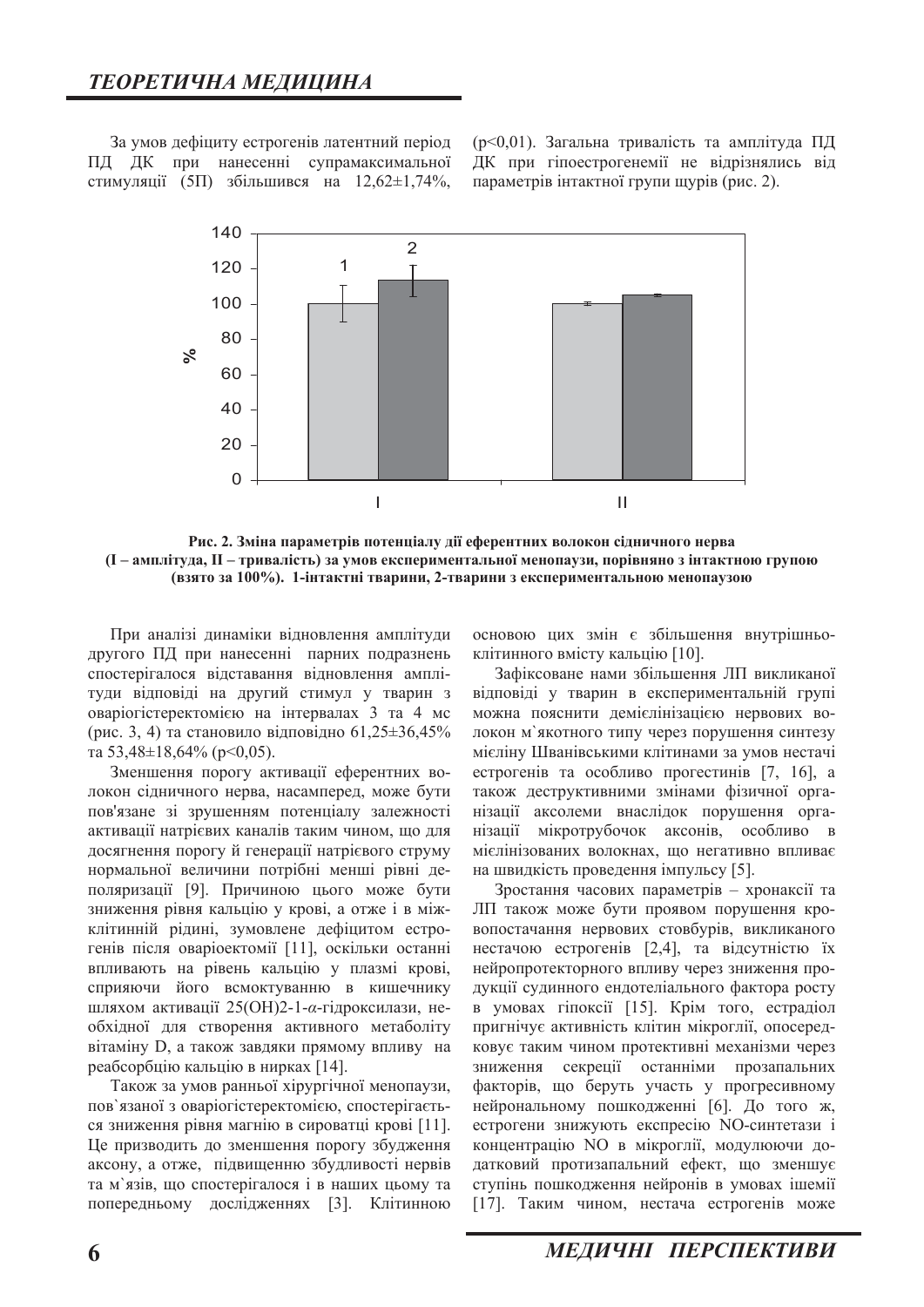призвести до ішемії нейронів та нервових стовбурів, котра, на тлі підвищеної чутливості до гіпоксії через зниження продукції судинного ендотеліального фактора росту, проявляє себе у збільшенні часових параметрів збудливості та подовженні періодів рефрактерності.



Рис. 3. Осцилограми викликаних відповідей еферентних волокон сідничного нерва при подразненні подвійними стимулами

Примітки: 1 - інтактні тварини, 2 - тварини після оваріоектомії.

Значне запізнення відновлення амплітуди відповіді на другий стимул у випадку подразнення нерва парними імпульсами за умов дефіциту естрогенів (рис. 3, 4) можна пояснити зниженням активності  $/K^{\dagger}$ -АТФази, і, як наслідок, уповільненням відновлення нормального трансмембранного градієнту іонів після збудження мембрани [13].

Підсумовуючи вищевикладене, можна сказати, що за умов раннього виникнення та тривалого існування дифіциту естрогенів під час хірургічної менопаузи спостерігається підвищення збудливості нервових волокон на фоні погіршення часових характеристик та зниження лабільності, що відповідає даним, отриманим нами при дослідженні збудливості нервово-м'язового комплексу за аналогічних умов [3].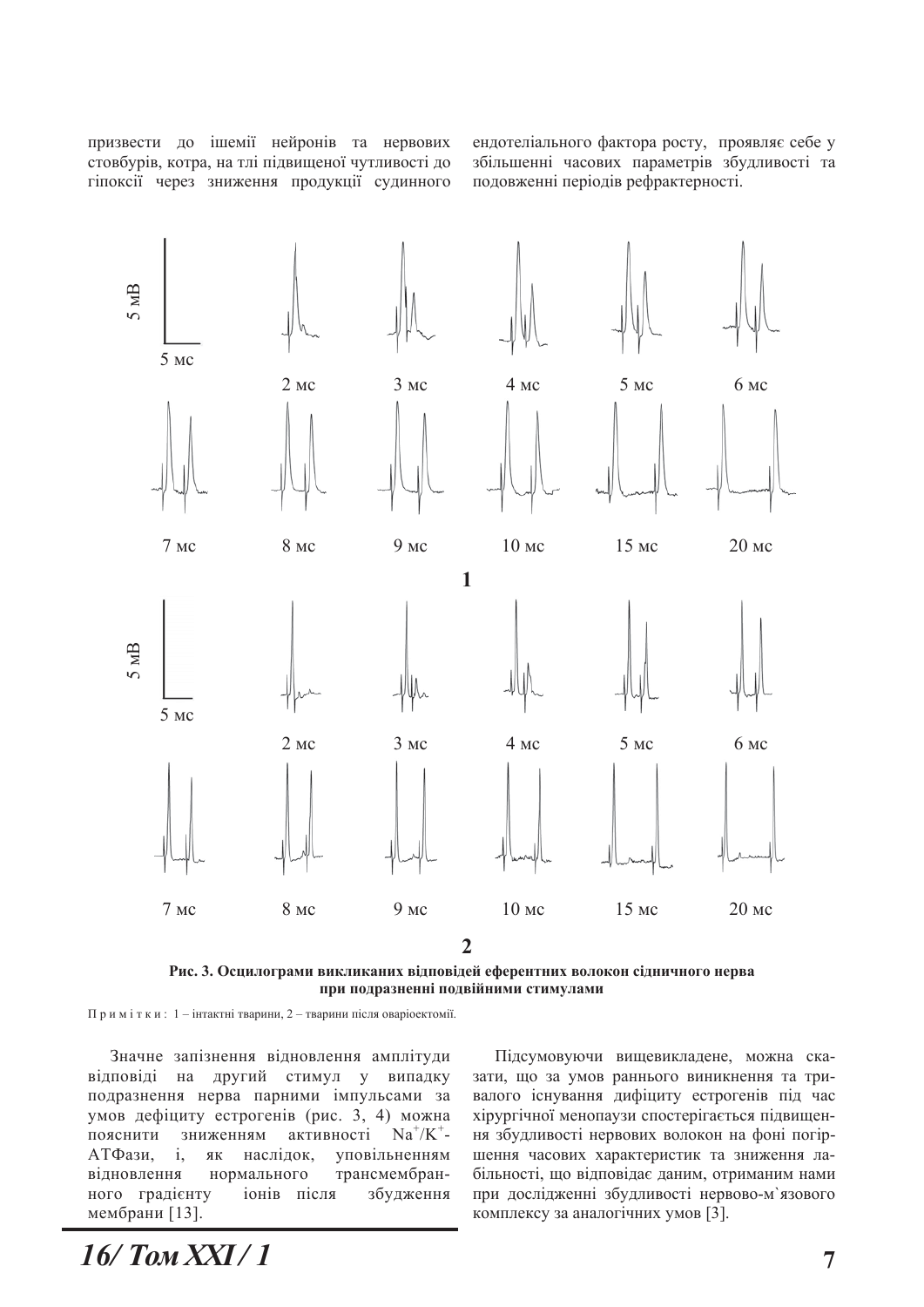

Рис. 4. Динаміка відновлення амплітуди другого потенціалу дії при стимуляції еферентних волокон сідничного нерва парними імпульсами зі зміною часового проміжку. Амплітуда першого потенціалу дії взята за 100%. 1-інтактні тварини, 2-тварини з експериментальною менопаузою

Примітки: \*  $p<0.05$ ; \*\*  $p<0.01$  – достовірність порівняно з контролем.

#### **ПІДСУМОК**

Виявлені нами зміни спонукають до більш детального вивчення процесів, які проходять у вентральних корінцях СМ в умовах гіпоестрогенемії, зокрема стан синаптичної передачі та моносинаптичні реакції цієї структури, що буде розглянуто в наших подальших дослідженнях.

## СПИСОК ЛІТЕРАТУРИ

1. Викликана активність аферентних та еферентних волокон сідничного нерву щурів в умовах експериментального гіпертиреоїдизму / Е.А. Макій, П.О. Неруш, О.Г. Родинський, В.А. М'якушко // Нейрофізіологія. - 2002. - Т. 34, № 1. - С. 51-59.

2. Маличенко С.Б. Системные изменения в климактерии. Роль дефицита кальция и витамина D в формировании постменопаузального симптомокомплекса / С.Б. Маличенко, В.А. Волкова, К.К. Халидова // Соврем. ревматология.  $-2008.-\text{N}_2 1.-\text{C}$ . 20-31

3. Родинський О.Г. Електрофізіологічний аналіз збудливості нервово-м'язового комплексу за умов експериментальної менопаузи / О.Г. Родинський, С.С. Ткаченко, О.В. Мозгунов // Експерим. та клініч. фізіологія і біохімія. - 2014. - № 3. - С. 7-13.

4. Федотова Ю.О. Эффекты эстрогенов в центральной нервной системе / Ю.О. Федотова, Н.С. Сапронов // Успехи физиол. наук. - 2007. - Т. 38,  $N_2$  2. – C. 46-52.

5. A new hypothesis about neuronal degeneration appeared after a rat model of menopause / D. Unal, Z. Halici, Z. Altunkaynak [et al.] // Neurodegener Diseases. - $2012. - Vol. 9, N 1. - P. 25-30.$ 

6. Antiinflammatory effects of estrogen on microglia activation / A.J. Bruce–Keller, J.L. Keeling, J.N. Keller [et al.]  $// J. Endocrinology. - 2000. - Vol. 141. -$ P. 3646-3456.

7. Baulieu E.E. Progesterone as a neuroactive neurosteroid, with special reference to the effect of progesterone on myelination / E.E. Baulieu, M. Schumacher // Human Reproduction.  $-2000$ .  $-$  Vol. 15, N 1.  $P. 1-13.$ 

8. Effect of steroid hormones on the peripheral nervous system / M. Koszykowska, J. Wojtkiewicz, M. Majewski, B. Jana // J. Animal Feed Sciences. - 2008.  $- N 17. - P. 3-18.$ 

9. Frankenhaeuser B. The action of calcium on the electrical properties of squid axons  $/$  B. Frankenhaeuser, A.L. Hodgkin // J. Physiology.  $- 1957. -$  Vol. 137, N 2.  $-$ P. 218-244.

10. Hypomagnesemia. Medscape Reference (formerly eMedicine) from WebMD / T. Fulop, M. Agarwal, M. Agrahankar [et al.]. - 2013. Available at: http://emedicine.medscape.com/article/2038394-overview.

11. Magnesium and Calcium levels in early surgical menopause / T.G. Sreekantha Satisha, S.S. Avinash, B.K. Manjunatha Goud, G.K. Remya Sudhakar [et al.] // J. Clin. Diagnostic Research.  $- 2011$ .  $-$  Vol. 5, N 1.  $-$ P. 55-57.

12. Mburu D. Menopause muscle pain and muscle tension: symptoms, causes, treatments. 2014. Last Modified: 2014. https://www.consumerhealthdigest.com/menopause-center/menopause-muscle-pain-andtension.html

13. N-myc downstream-regulated gene 2, a novel estrogen–targeted gene, is involved in the regulation of  $Na + / K +$  $ATPase / Li Y$ ., Yang J. [et al.] // J. Biological Chemistry. -2011. - Vol. 286. - P. 32289-32299.